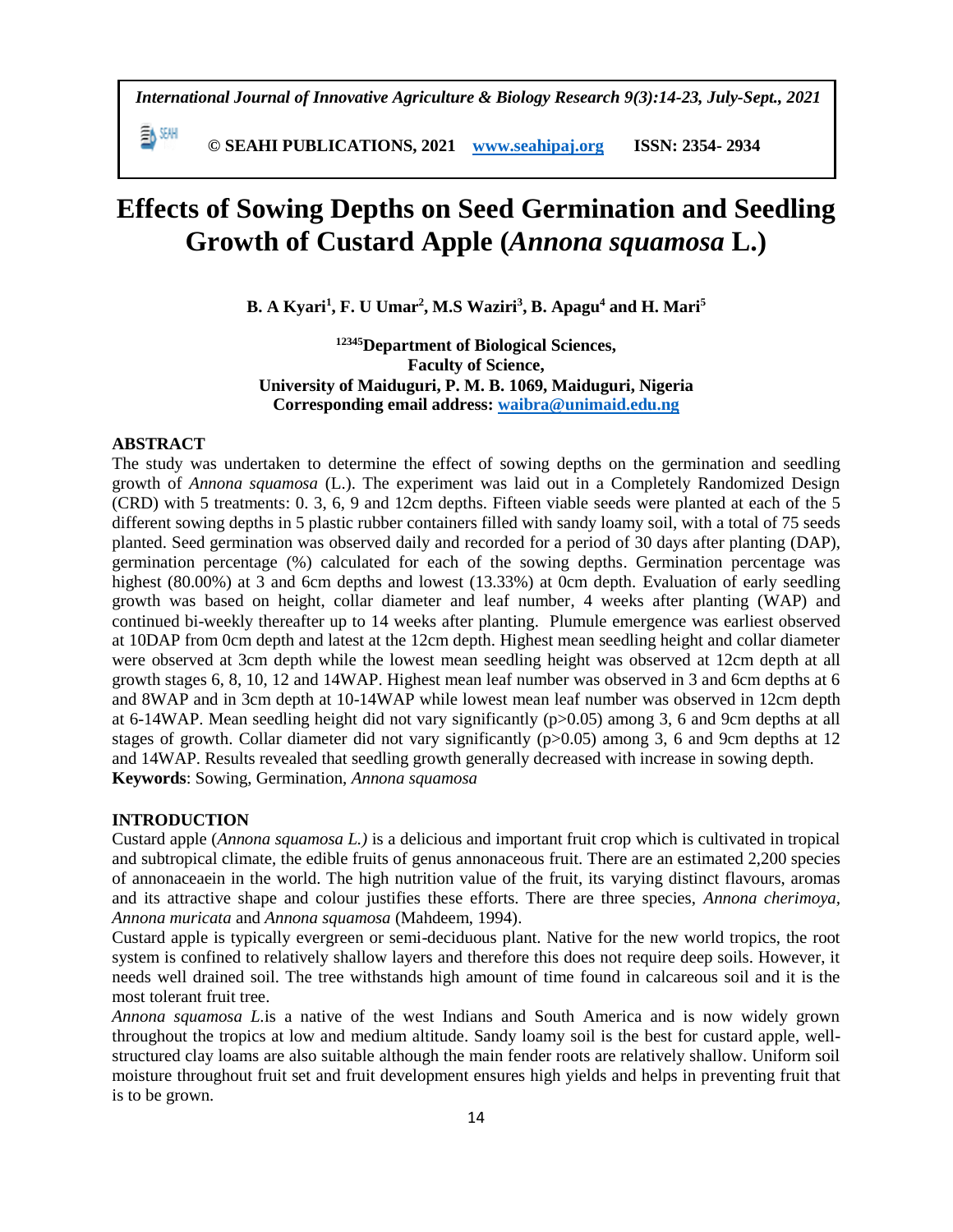Adeogun *et al.* (2012) stated that one of the problems facing afforestation program in the Sahel is the depth of sowing which imposes encumbering soil pressure during shoot up thrust. It is one of the most common errors that occur in nursery and plantation establishment, depending on the type and size of seed. Agboola (1996) and McWilliams *et al*. (1998) stated that each species has a specified sowing depth requirement base on the type of seed and environmental conditions. Sowing The seed of custard apple fruit contains trapped fatty acids rich in methyl-ester that triggers the production of the gas, countries like Germany and some other European nations use this little wonders for the commercial purpose of production of gas. The seeds are also used as a fish bait in some countries due to toxic in nature.

Shallow depths can result in poor germination due to inadequate moisture at the top soil layer (Desbiolles, 2002) while sowing in deep depths can also significantly reduce germination and growth (Aikins *et a*l., 2006).

The effect of sowing depth on the germination and seedling growth performance of *Annona squomosa* has not been document in this locality. Hence, the need for this study.

# **Objectives of the Study**

The objectives of the study are to:

- i. determine the effect of soil depth on the germination of *Annona squamosa,*
- ii. determine the effect of soil depth on seedling growth of *Annona squamosa* and
- iii. evaluate the best soil depth for the germination and growth of the study species.

#### **Literature Review**

Annonaceae is a large family under the division of Magnoliophyta which comprises about 130 genera over 2300 species. The most important genera having a large number of species are Annona (Kulkarni and Chandrasekar, 2011). It is a multipurpose tree with edible fruit and one of the major medicinal plants in Annonaceae family. Some important features of the family are:

- Edible fruits: Custard apple, Sugar apple, Atemoya, Cherimoya, Pawpaw, Soursop
- Medicine: Vermicide, Abortifacient, Insecticide, Extermination of hair lice
- $\triangleright$  Oils: Soap preparation (Araya, 2004)

*Annona squamosa* is commonly known as Custard apple or Sugar apple in English, Pommier cannelle in French, Sharifa in Hindi, Sitaphal in Telugu and Sitaphalam in Tamil (Pandey and Barve, 2011). It is distributed in tropical and subtropical trees and shrubs. They range from 10 to 20ft (3-6m) in height with irregular branches and zigzag twigs. The fragrant flowers are borne single or in groups of 2 to 4. The fruit is nearly round, oval or conical which gets separated when the fruit is ripe. The ripe fruit contains creamy white, sweet and delicious flesh (Morton 1987; Yusha *et al*. 2011). The seeds are scattered throughout the flesh, blackish brown, hard and shiny and are poisonous if chewed.

The leaves are used to reduce blood sugar and oil extracted from seed is used to kill spinal diseases while the bark juice is used as an antidote for snake bite (Amita and Kalpana, 2015).

Custard apple appears to possess potent bioactive principles in most of its plant parts (fruits, seeds and leaves). The fruits are mostly consumed as table fruit, mainly used for fresh consumption, generally being considered as a "fruit of poor people" the large aggregate fruits are composed of peel, pulp and seeds. The fruits are also used in ice-cream and preserved as jam, jelly and other products on limited scale.

The pulp is creamed coloured, custard like granular sweet with pleasant flavour and mild aroma, the sweet pulp is edible whereas the bark and leaves are used for the treatment of many ailments like gastroenteritis, pneumonia and dermatological diseases (Von maydell, 1990).

The seed of custard apple fruit contains trapped fatty acids rich in methyl-ester that triggers the production of the gas, countries like Germany and some other European nations use this little wonders for the commercial purpose of production of gas. The seeds are also used as a fish bait in some countries due to toxic in nature.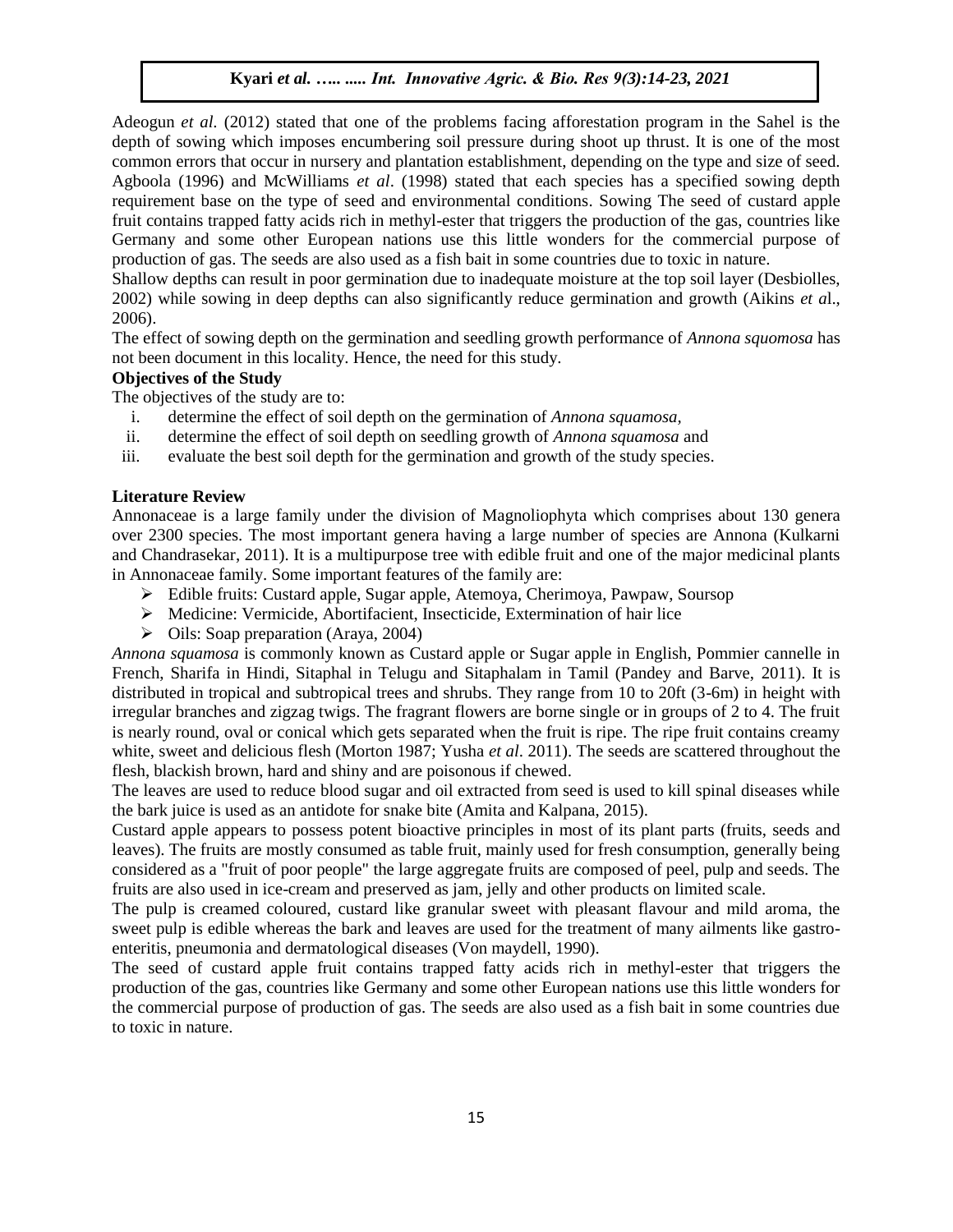| эсісінің ставянсанын от типили здиатозат Е. |                 |  |  |  |
|---------------------------------------------|-----------------|--|--|--|
| <b>Kingdom</b>                              | <b>Plantae</b>  |  |  |  |
| Division                                    | Magnoliophyta   |  |  |  |
| Class                                       | Magnoliopsida   |  |  |  |
| Order                                       | Magnoliales     |  |  |  |
| Family                                      | Annonaceae      |  |  |  |
| Genus                                       | Annona          |  |  |  |
| Species                                     | Annona squamosa |  |  |  |

Scientific classification of *Annona squamosal* L.

#### **MATERIALS AND METHODS**

The study was carried out between May and September, 2019 at the Department of Biological Sciences, University of Maiduguri, Maiduguri, Borno State, Nigeria.

The seeds were collected from mother trees of good phenotype at the University of Maiduguri farm. Viability test was carried out using floating method, where seeds were subjected to soaking in cold water overnight, the seeds that sunk were regarded as viable and used for the study, while the seeds that floated were discarded.

The experiment was laid out in a Completely Randomized Design (CRD) with the five treatments (sowing depths) where seeds were sown at 0cm, 3cm, 6cm, 9cm and 12cm depths. A total of 75 randomly selected seeds were used for this study. Each seed was sown in a wide plastic rubber measuring 5cm in diameter and 20cm depth. The wide plastic rubbers with the soil were watered twice daily in the morning and evening. No fertilizers, bacterial or mycorrhiza inoculation was used. Daily record of germination was carried out throughout the period of the experiment.

# **Data Collection**

# **Seed Germination**

Observation on germination of seeds was recorded daily for thirty days. Germination percentage was calculated as:

$$
Germanation\ percentage\ (GP) = \frac{Total\ germinated\ seeds}{Total\ seeds\ sown} \ x \frac{100}{1}
$$

#### **Seedling growth**

Seedling growth parameters collected include seedling height (cm), collar diameter and leaf number. The data collection began (30) days after sowing and continued biweekly thereafter for a period of 12 weeks, the seedling height was measured from the soil top level to the tip of the youngest leaf using a meter rule (cm), stem collar diameter (cm) was measured at the collar position using a vernier caliper, while the number of fully expanded leaves was determined by direct counting.

#### **Data Analysis**

Data were analyzed using both descriptive statistics (tables and chats) and inferential statistics. One-way analysis of variance (ANOVA) was used to test for significant differences in mean values of the measured seedling growth attributes among the different sowing depths (treatments) at p<0.05. Duncan's Multiple Range Test (DMRT) was used for the separation of means where significant differences were observed. The analysis of variance and mean separation were done using statistical package for Social Sciences (SPSS Version 20, SPSS Inc).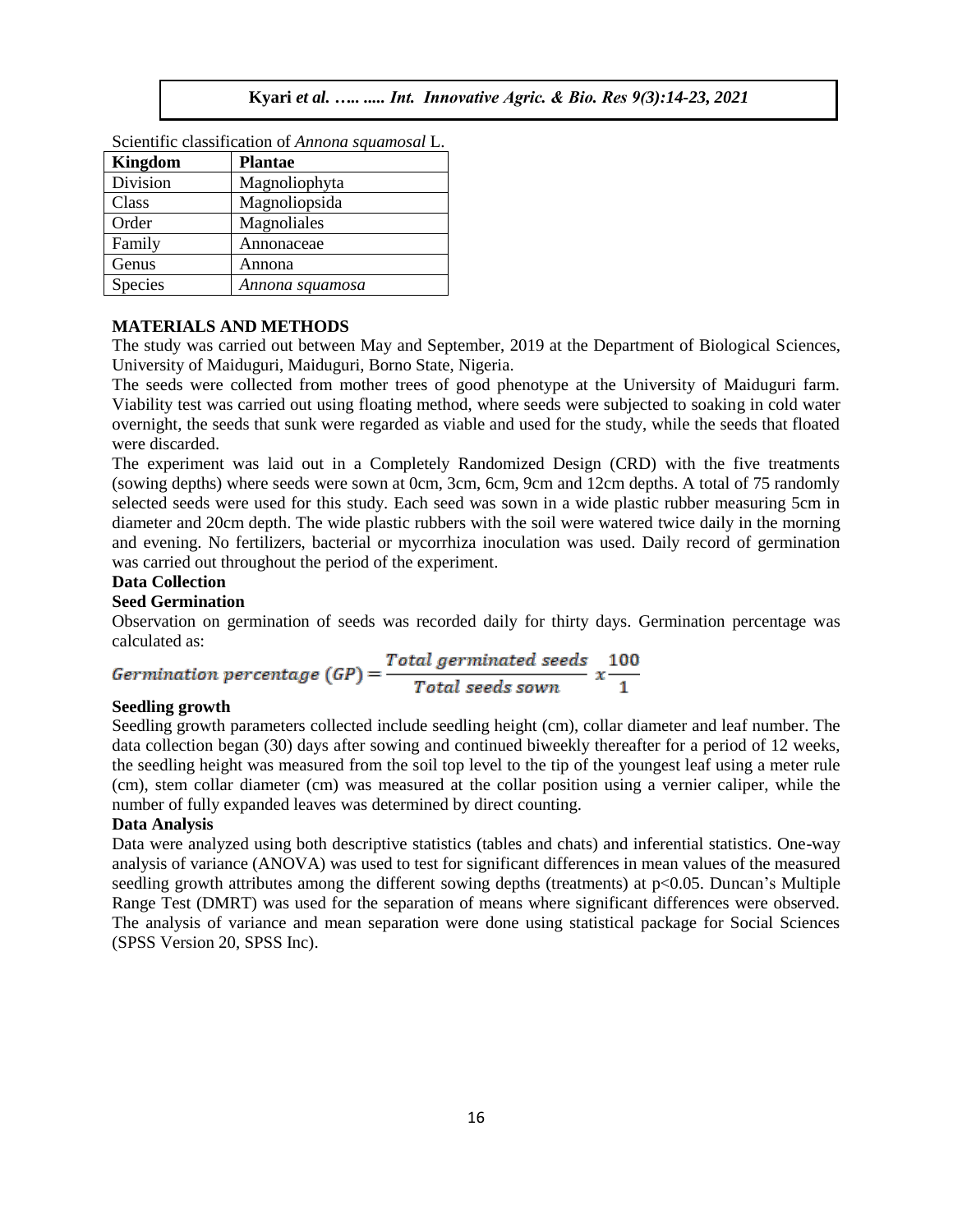#### **RESULTS**

# **Effect of Sowing Depth on the Germination inception and germination percentage of** *Annona squamosa*

# **Plumule Emergence**

The inception of plumule emergence for the different sowing depths varied from 26 to 37 days after planting (DAP) (Figure 1). The seeds of *A. squamoa* sown at 0 cm depth exhibited rapid plumule emergence (26DAP); followed by those sown at 3cm (28DAP), 6cm (33DAP), and 9cm and 12cm (37DAP).



# **Fig 1: Effect of sowing depth on the germination of** *Annona squamosa*

#### **Germination Percentage**

Mean germination percentage (GP) varied from 13.33% to 80% (Figure 2). Seeds sown at 3 and 6cm depths had the highest mean GP (80%), followed by seeds sown at 9 and 12cm depths (53.33%) while seeds sown at 0cm depth had lowest GP (13.33%).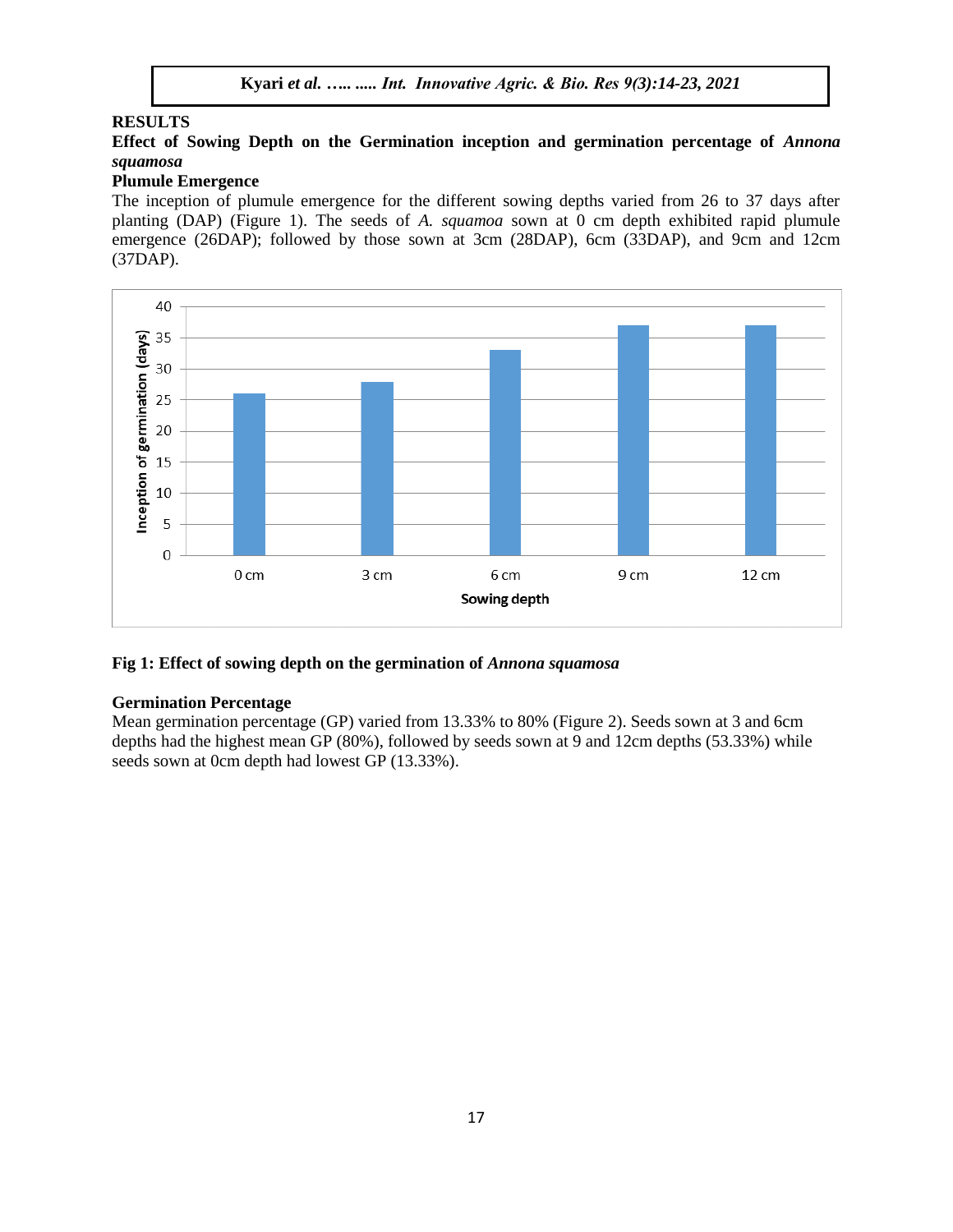**Kyari** *et al. ….. ..... Int. Innovative Agric. & Bio. Res 9(3):14-23, 2021*



Fig 2: Effect of sowing depth on the germination percentage of *Annona. squamosa*

# **Effect of Sowing Depth on early growth performance of** *Annona squamosa* **seedlings Seedling Height (cm)**

Seedlings of *Annona squamosa* subjected to different sowing depths were significantly different ( $P \leq$ 0.05) in height (Table 1) at 6 to 14 weeks after planting (WAP). Overall mean seedling height 6-14WAP varied from 7.00 cm at 6WAP to 12.76 cm at 14WAP. At weeks 6, 8, 10, 12 and 14, after planting, seedlings from seeds planted at 3cm depth had the highest mean height (10.81, 11.06, 11.33, 11.56, and 12.76cm respectively), followed by seedlings from seeds planted at 6cm depth (9.97, 10.83, 11.16, 11.25 and 12.26cm respectively), while seedlings from seeds planted at 12cm depth had the lowest mean height (7.00, 7.80, 8.27, 8.50 and 8.62cm respectively). However, seedling height did not differ significantly among 3, 6 and 9cm depths at all stages of growth.

| Sowing depth(cm) | <b>Seedling height (cm)</b> |                    |                    |                   |                 |
|------------------|-----------------------------|--------------------|--------------------|-------------------|-----------------|
|                  | 6 WAP                       | 8WAP               | <b>10 WAP</b>      | <b>12 WAP</b>     | <b>14 WAP</b>   |
| 3cm              | $10.81^{a}$                 | 11.06 <sup>a</sup> | $11.33^{a}$        | $11.56^a$         | $12.76^{\circ}$ |
| 6 cm             | 9.97 <sup>a</sup>           | $10.83^{a}$        | 11.16 <sup>a</sup> | $11.25^a$         | $12.26^a$       |
| 9 <sub>cm</sub>  | 9.57 <sup>a</sup>           | $10.43^a$          | $10.73^a$          | $10.80^{\rm a}$   | $10.90^{\rm a}$ |
| $12 \text{ cm}$  | 7.00 <sup>b</sup>           | 7.80 <sup>b</sup>  | 8.27 <sup>b</sup>  | 8.50 <sup>b</sup> | $8.62^{b}$      |
| <b>Mean</b>      | 9.74                        | 10.40              | 10.72              | 10.59             | 11.24           |
| <b>P-value</b>   | < 0.001                     | 0.004              | 0.005              | 0.005             | 0.001           |

|  | Table 1: Effect of sowing depth on mean seedling height (cm) of Annona squamosa seeds |  |
|--|---------------------------------------------------------------------------------------|--|

Values in the same column with the same letter do not differ significantly ( $P \ge 0.05$ )

 $WAP = \text{Weeks After Planning}$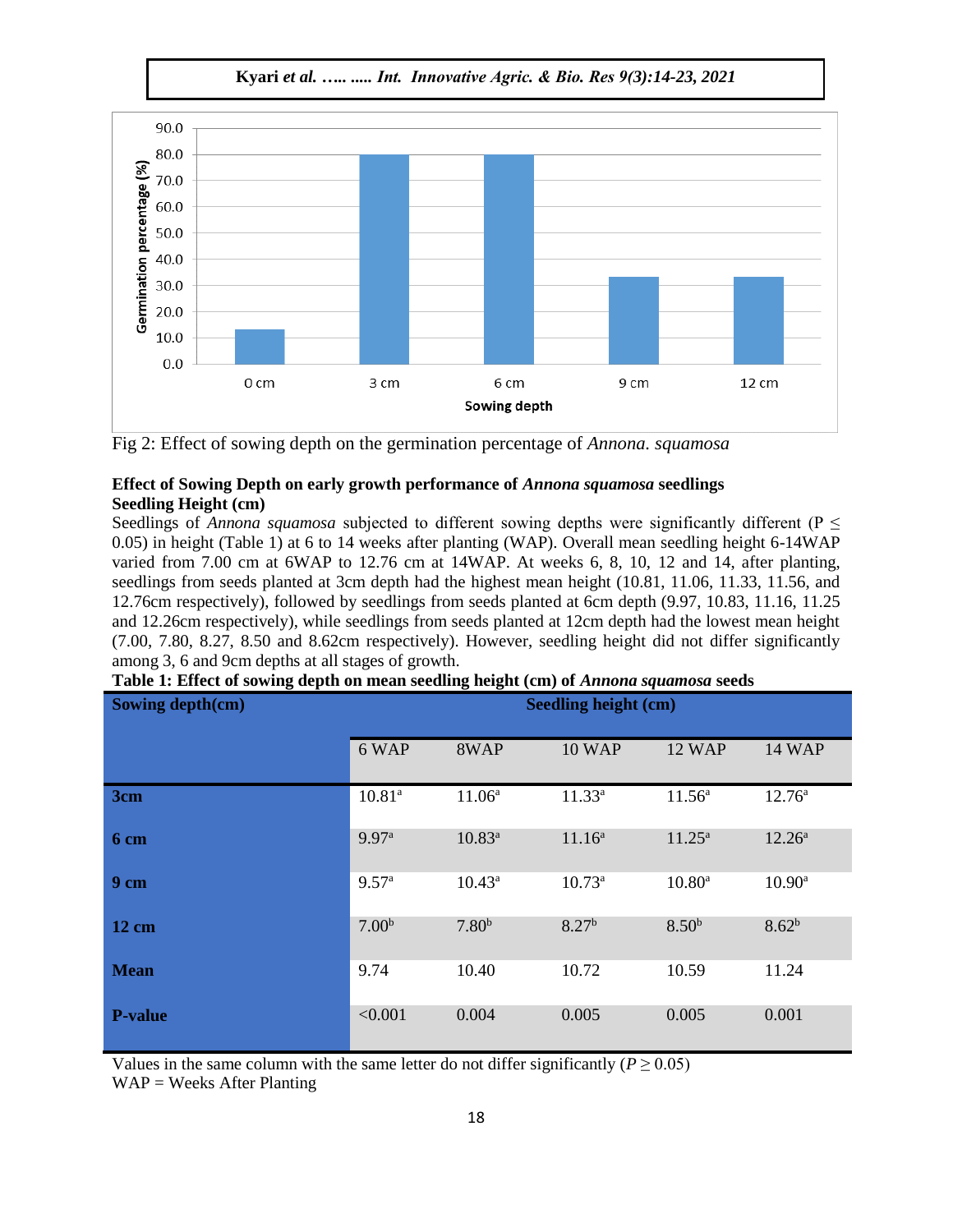#### **Collar Diameter**

Seedlings of *Annona squamosa* subjected to different sowing depths were significantly different ( $P \leq$ 0.05) in collar diameter (Table 2) at 6, 12 and 14WAP, but were not significantly different at 8 and 10WAP. Overall mean collar diameter 6-14WAP varied from 0.52mm at 6WAP to 1.15mm at 14WAP. At 6, 8, 10, 12 and 14WAP seedlings from seeds sown at 3cm depth had the highest collar diameter (0.73, 0.81, 0.95, 1.09 and 1.15mm respectively), while seedlings from seeds planted at 12cm depth had the lowest collar diameter (0.52, 0.74, 0.86, 0.95 and 1.01mm respectively). However, seedling collar diameter did not differ significantly among 3, 6 and 9cm depths at 6WAP, among all the treatments at 8 and 10WAP, and among 6, 9 and 12cm depths at 12 and 14WAP.

**Sowing depth(cm) Collar Diameter (mm) 6 WAP 8 WAP 10 WAP 12 WAP 14 WAP 3cm 0.73<sup>a</sup> 0.81<sup>a</sup> 0.81<sup>a</sup> 0.95<sup>a</sup> 1.09<sup>a</sup> 1.15<sup>a</sup> 6 cm 6 cm 1.00**<sup>b</sup> 1.07<sup>b</sup> 1.07<sup>b</sup> **9 cm o.68**<sup>a</sup> **0.77**<sup>a</sup> **0.91**<sup>a</sup> **1.00**<sup>b</sup> **1.04**<sup>b</sup> **12 cm 12 cm 12 cm 1.01b 0.52<sup>b</sup> <b>0.74**<sup>a</sup> **0.86**<sup>a</sup> **0.95**<sup>b</sup> **1.01**<sup>b</sup> **Mean** 1.01 1.07 **0.67** 0.78 0.91 1.01 1.07 **P-value** 0.003 0.551 0.439 0.004 0.008

**Table 2: Effect of sowing depth on mean seedling collar diameter (mm) of** *Annona squamosa* **seeds**

Values in the same column with the same letter do not differ significantly ( $P \ge 0.05$ )  $WAP = \text{Weeks After Planning}$ 

#### **Leaf number**

Seedlings of *Annona squamosa* subjected to different sowing depths were not significantly different (P ≥ 0.05) in leaf number (Table 3) at 6, 8, 10 and 12WAP, but were significantly different at 14WAP. Overall mean seedling height 6-14WAP ranged from 3.67 at 6WAP to 5.57 at 14WAP. At 6 and 8WAP, seedlings from seeds planted at 3 and 6cm depth had the highest mean leaf number (4.00), while seedlings planted at 12 cm depth had the lowest mean leaf number (3.67). At week 10, 12 and 14, seedlings from seeds planted at 3cm depth had the highest mean leaf number (4.29, 4.86 and 5.57 respectively), followed by seedlings from seeds planted at 6 cm depth (4.14, 4,43 and 5.29 respectively), while seedlings planted in 12cm depth had the lowest mean leaf number (3.67, 3.67 and 4.17 respectively). However, seedling mean leaf number did not differ significantly among all the treatments at 6WAP; among 3, 6 and 9cm depths at 8WAP; between 6 and 9cm depths at 10WAP; among 6, 9 and 12cm depths at week 12; and between 6 and 9cm depths at 14 WAP.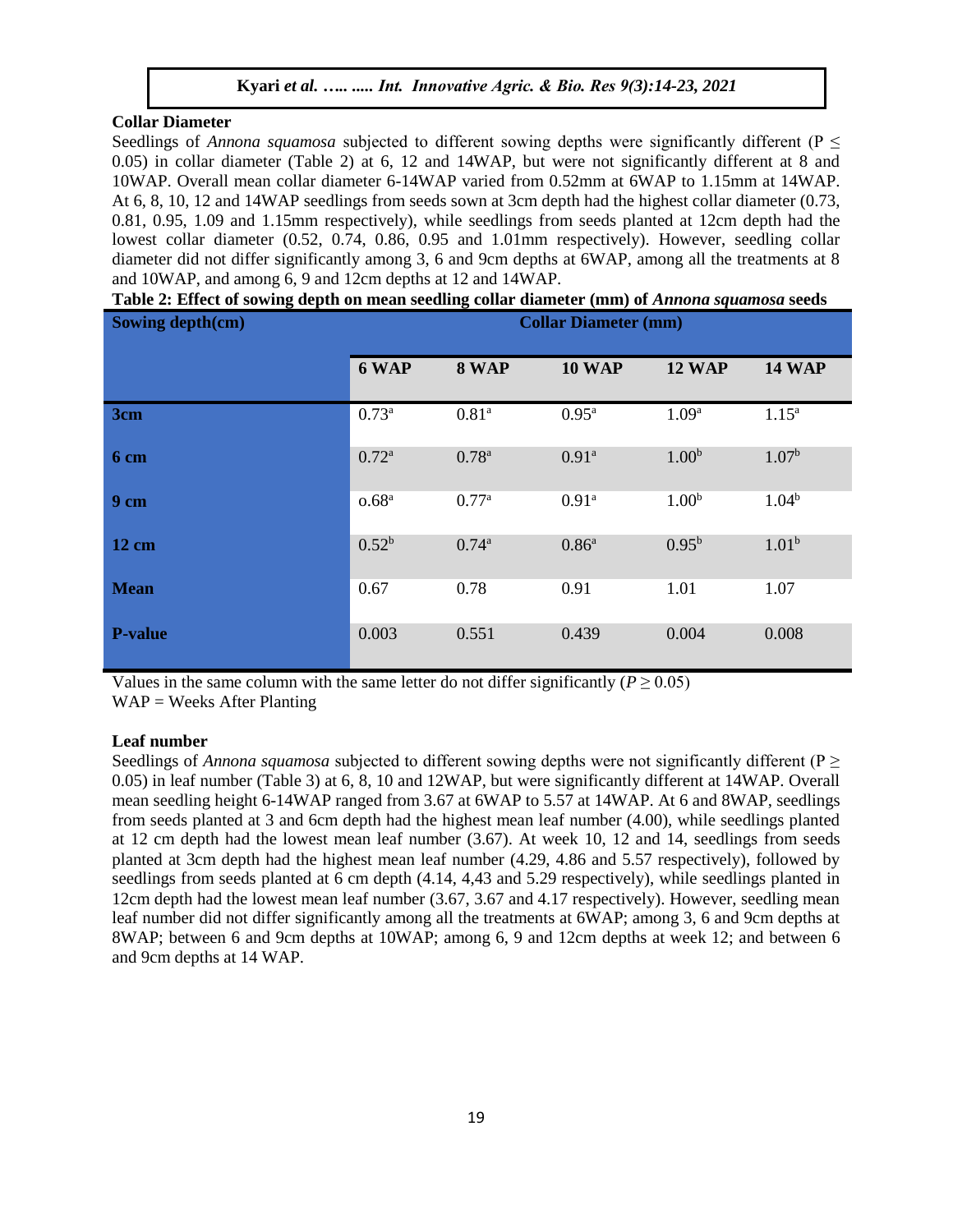**Kyari** *et al. ….. ..... Int. Innovative Agric. & Bio. Res 9(3):14-23, 2021*

| Sowing depth(cm) | leaf number (mm)  |                   |                   |                   |                    |
|------------------|-------------------|-------------------|-------------------|-------------------|--------------------|
|                  | 6 WAP             | 8 WAP             | <b>10 WAP</b>     | <b>12 WAP</b>     | <b>14 WAP</b>      |
| 3cm              | 4.00 <sup>a</sup> | 4.00 <sup>a</sup> | 4.86 <sup>a</sup> | 4.86 <sup>a</sup> | 5.57 <sup>a</sup>  |
| 6 cm             | 4.00 <sup>a</sup> | 4.00 <sup>a</sup> | $4.43^{ab}$       | $4.43^{ab}$       | 5.29 <sup>ab</sup> |
| 9 <sub>cm</sub>  | $3.83^{a}$        | 4.00 <sup>a</sup> | 4.00 <sup>b</sup> | 4.00 <sup>b</sup> | 5.00 <sup>b</sup>  |
| $12 \text{ cm}$  | $0.52^{b}$        | $3.67^{\rm b}$    | $3.67^{\rm b}$    | $3.67^{\rm b}$    | 4.17 <sup>c</sup>  |
| <b>Mean</b>      | 3.88              | 3.92              | 4.04              | 4.27              | 5.04               |
| <b>P-value</b>   | 0.207             | 0.063             | 0.069             | 0.023             | < 0.001            |

# **Table 3: Effect of sowing depth on mean seedling leaf number of** *Annona squamosa*

Values in the same column with the same letter do not differ significantly ( $P \ge 0.05$ ) WAP= Weeks After Planting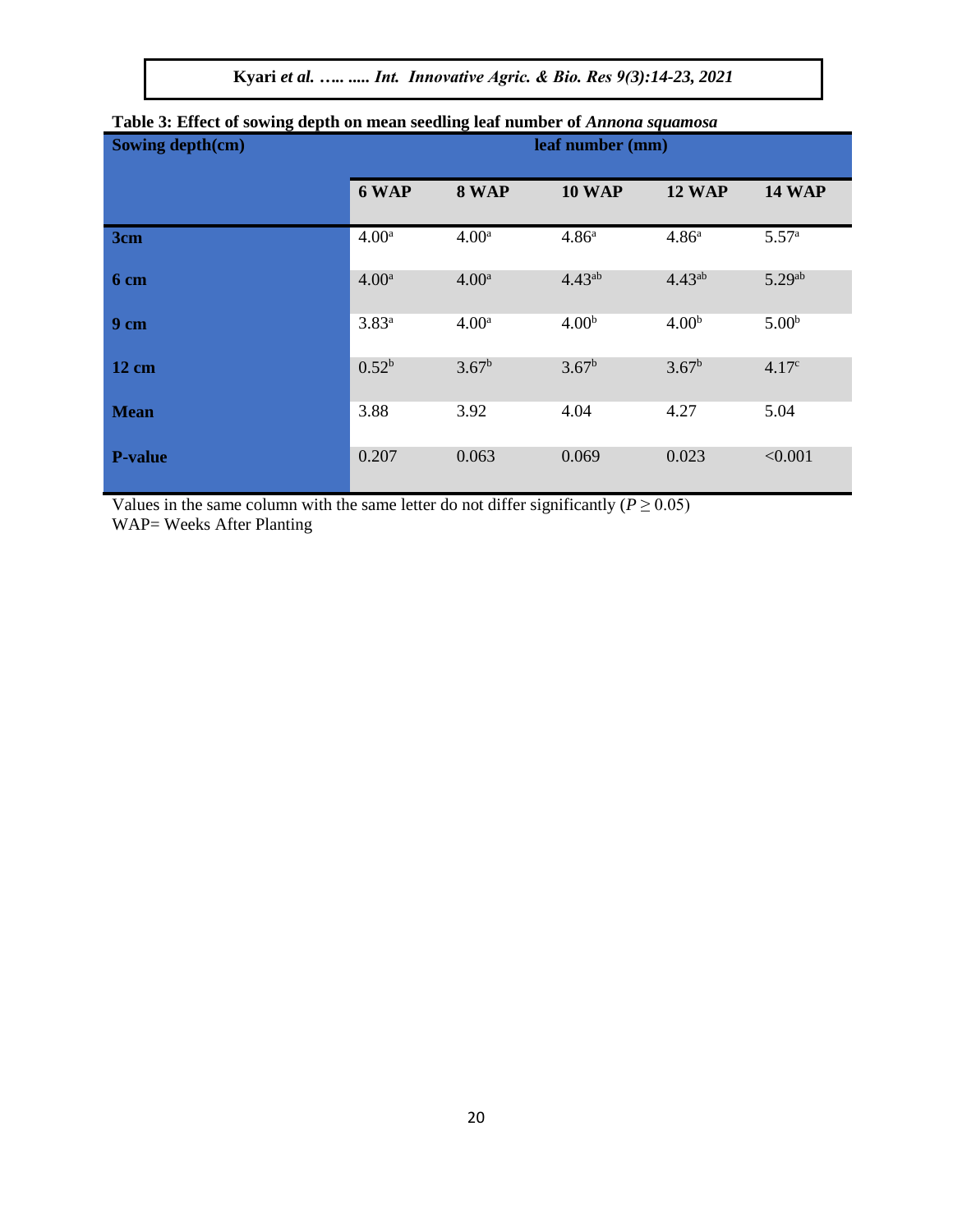# **DISCUSSION**

Several factors affect emergence as well as germination percentage, and sowing depth has been identified as one of such factors (Minore, 1985; Koger *et al.,* 2004). This explains what happened to the seeds planted. At different sowing depths in this study where emergence was delayed by increasing sowing depth. This agrees with the reports of Koger *et al.* (2004) on *Caperonia palustris,* Arnulfo and Mexal (2005) on *Pinus brutia, P. greeggi* and *P. cembroides,* and Koffi *et al.* (2015) on *Lagenaria siceraria*. In their reports they observed that plumule emergence was delayed by increasing sowing depth. The possible reason for the delayed emergence at lower sowing depths could probably be as a result of the long distance the plumule has to contend with before reaching the soil surface (Raju *et al.,* 2017).

Highest germination percentage observed in 3 and 6cm depths than in 0, 9 and 12cm depths implied that sowing at shallow depth generally stimulates more seed germination than when seeds are sown on the soil surface or deeper depths. This is because the former (shallow depth) provides a moist environment around them and prevents seeds and seedlings from drying out, as well as prevent damages by insects (Rusdy and Sjahril, 2015). This result concurs with that of Opande *et al.* (2017) and Chima *et al.* (2017) who noted that germination decreased with increase in sowing depths *in C. brevidens* and *A. muricata,* respectively. Ali and Idris (2015) observed that the deeper the seed is sown, the more strength it needs to push its shoots above the soil surface. According to Aikins *et al*. (2006), too shallow sowing results in poor germination due to inadequate soil moisture at the top soil layer and deep sowing can also significantly reduce plant emergence and yield. This explains the very poor germination percentage observed in seeds sown at 0cm depth and the delayed emergence at 12cm depth in this study.

Seedlings of *Annona squamosa* subjected to 3, 6, 9 and 12cm sowing depths exhibited significant difference in height at 6 to 14WAP, collar diameter at 6, 12 and 14WAP, and leaf number at 14WAP. Adeogun *et al.* (2012) also reported significant difference in seedling height, collar diameter and leaf number of some Sudano-Sahelian tree species subjected to different sowing depths in a containerized experiment. It was observed from the study that seedlings height decreased with increasing sowing depth. This agrees with the findings of Umeoka and Ogbonnaya (2016) who reported that increasing sowing depths significantly reduced cumulative height growth of *Telfairia occidentalis* over time. Lower seedling height at deeper sowing depths might be due to the difficulty encountered by seedlings in pushing their shoots through a thicker soil layer (Rusdy and Sjahril, 2015).

Seedlings from seeds sown at 3cm depth had the largest collar diameter followed by those sown at 6cm, 9cm and 12cm depths respectively. This indicates that an increase in the depth of sowing will result in plants with thinner stems. This agrees with the findings of Adeogun *et al.* (2012) who reported that 3cm depth had better growth parameters than other depths on *Adansonia digitata, Acacia senegal, Delonix regia, Balanites aegyptiaca, Khaya senegalensis, Senna siamea, Prosopis juliflora, and Ziziphus spinachristi* and Koger (2004) who observed that seedling collar diameter of *Caperonia palustri*  decreases with increasing sowing depth.

Number of leaves per plant decreased as sowing depth increased. This implies that seedlings from deeper depth produced fewer amounts of leaves. Ali and Idris (2015) also observed a decrease in leaf number as depth increases and noted that deep sowing has been shown to have a number of consequences on seedling growth. Similar observations on leaf number have been reported by Odeleye *et al.* (2007) on *Abelmoschus esculentus.* The reason why the 3 and 6cm sowing depths produced highest leaf numbers could be attributed to the availability of nutrients to the seedling's root within such zone.

#### **CONCLUSION**

This study has shown that germination and early seedling growth of *Annona squamosa* are affected by sowing depths. Sowing seeds too deep into the soil has significant negative effects on germination and growth performance of *A. squamosa* seeds and seedlings. The high seedling emergence, germination percentage as well as growth performance of *A. squamosal* at 3cm and 6cm sowing depths, indicate that sowing depths within that range will generate optimum yield and has better silvicultural advantage.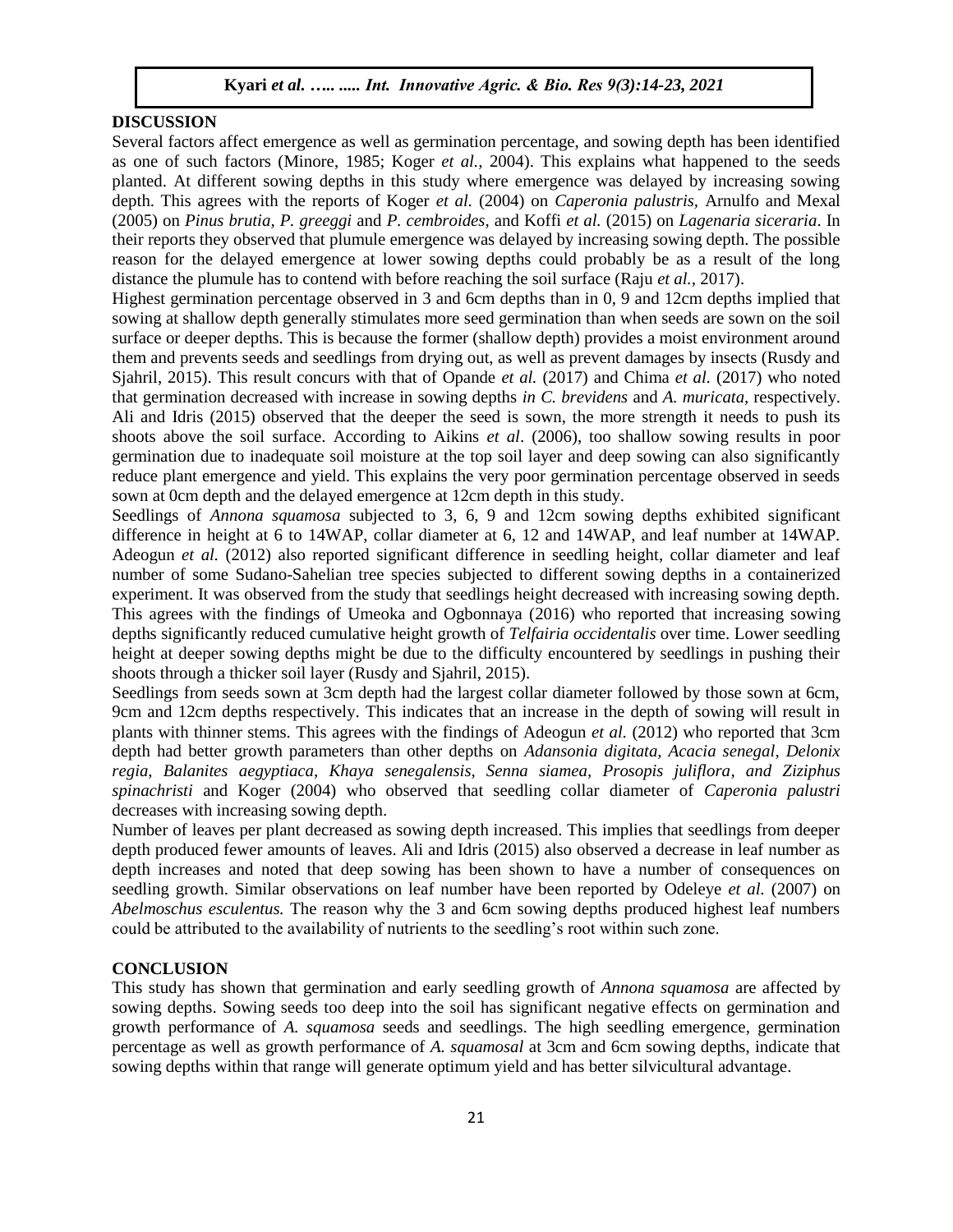#### **RECOMMENDATION**

It is recommended that seeds of *A. squamosa* should be sown at shallow depths (from 3 to 6 cm) since best germination and seedling growths were observed at the two depths.

#### **REFERENCES**

- Adeogun, P. F.; Jarafu, J. and Usman, A. (2012). Sowing depth and seedling emergence of some Sudano-Sahelian tree species in a containerized experiment. International Conference on Agriculture, Chemical and Environmental Sciences, Oct. 6 -7, 2012 Dubai (UAE). pp 83-87.
- Agboola, D. A. (1996). Effect of storage humidity, seed longevity and sowing depth on seed germination of *Prosopis africana* (Guill and Perr.) Taub. *Bangladesh Journal of Forest Science*, 25**(1-2)**: 65- 70.
- Aikins, S. H. M.; Afuakwa, J. J. and Baidoo, D. (2006). Effect of Planting depth on maize stand establishment. *Journal of Ghana Institution of Engineers*, 4**(2)**: 20-25.
- Ali, S. A. M. and Idris, A. Y. (2015). Effect of seed size and sowing depth on germination and some growth parameters of faba beans (*Faba vicia* L). *Agricultural and Biological Science Journal,*  1**(1):**1-5.
- Arnulfo, A. and Mexal, J. G. (2005). Sowing Depth, Media, and Seed Size Interact To Influence Emergence of Three Pine Species. Department of Agronomy and Horticulture, New Mexico State University, Las Cruces, NM. *Tree Planters' Notes.*
- Besong, E. E.; Balogun, M. E.; Djobissie, S. F. A.; Obu, D. C. and Obimma, J. N. (2016). Medicinal and Economic Value of Dialium *guineense. African Journal of Biomedical Research,* 19: 163-170.
- Chima, U. D.; Etuk, E. C. and Fredrick, C. (2017). Effects of sowing depths on the germination and early seedling growth of different seed sizes of *Annona muricata* L. *African Journal of Agriculture, Technology and Environment,* 6**(2)**: 134-144.
- Desbiolles, J. (2002). Optimizing Seedling Depth in the Paddock.
- Internet: [http://www.unisa.edu.au/amrdc/Areas/Proj/SeedTrials/Seedingdeptharticle.pdf.](http://www.unisa.edu.au/amrdc/Areas/Proj/SeedTrials/Seedingdeptharticle.pdf)
- Koffi, K. K.; N'goran, K. B.; Kouakou, K. L.; Kouassi, K. I.; Baudoin, J. and Zoro, B. A. (2015). Effects of seed orientation and sowing depths on germination, seedling vigor and yield in Oleaginous type of Bottle gourd, *Lagenaria siceraria* (Molina Standl). *International Research Journal of Biological Sciences*, 4**(12)**: 46-53.
- Koger, C. H.; Reddy, K. N. and Poston, D. H. (2004). Factors affecting seed germination, seedling emergence, and survival of Texas weed (*Caperonia palustris*). *Weed Science*. 52**(6)**: 989-995.
- McWilliam, S.C.; Stokes, D. T. and Scott, R. K. (1998). Establishment of oilseed rape: the influence of physical characteristics of seedbeds and weather on germination, emergence and seedling survival. HGCA Project Report No. OS31. 99 pp.
- Minore, D. (1985). Effect of sowing depth on emergence and growth of Douglas-fir, western hemlock, and noble fir seedlings. *Canadian Journal for Forestry Research*. **15**: 935-940.
- Moronkola, D. O.; Kunle, O. F.; Olaoluwa, O. and Ogukwe, C. (2017). Chemical compositions of *Dialium guineense* Willd leaf, stem-bark and fruit essential oils. *Journal of Complementary and Alternative Medical Research,* 3**(4)**: 1-8.
- Rusdy, M. and Sjahril, R. (2015). Influence of sowing depth and shade on emergence and seedling growth of *Centrosema pubescens*. *International Journal of Agriculture System*, 1**(1)**: 59-67.
- Odeleye, F. O.; Odeleye, O. M. O., Olaleye, A. O. and Yakubu, F. B. (2007). Effect of sowing depth on emergence, growth and yield of okra (*Abelmoschus esculentus* (L.) Moench).
- Ogbu, J. U. and Otah, O. I. (2017). Germination response of velvet tamarind (*Dialium guineense* Willd.) seeds treated with pre-sowing soaking in water at varying temperatures and durations. *GSC Biological and Pharmaceutical Sciences*, 1**(2)**: 7-12.
- Olajide, O.; Oyedeji, A. A.; Tom, G. S. and Kayode, J. (2014). Seed germination and effects of three watering regimes on the growth of *Dialium guineense* (Wild) Seedlings, *American Journal of Plant Sciences* **5**: 3049-3059.